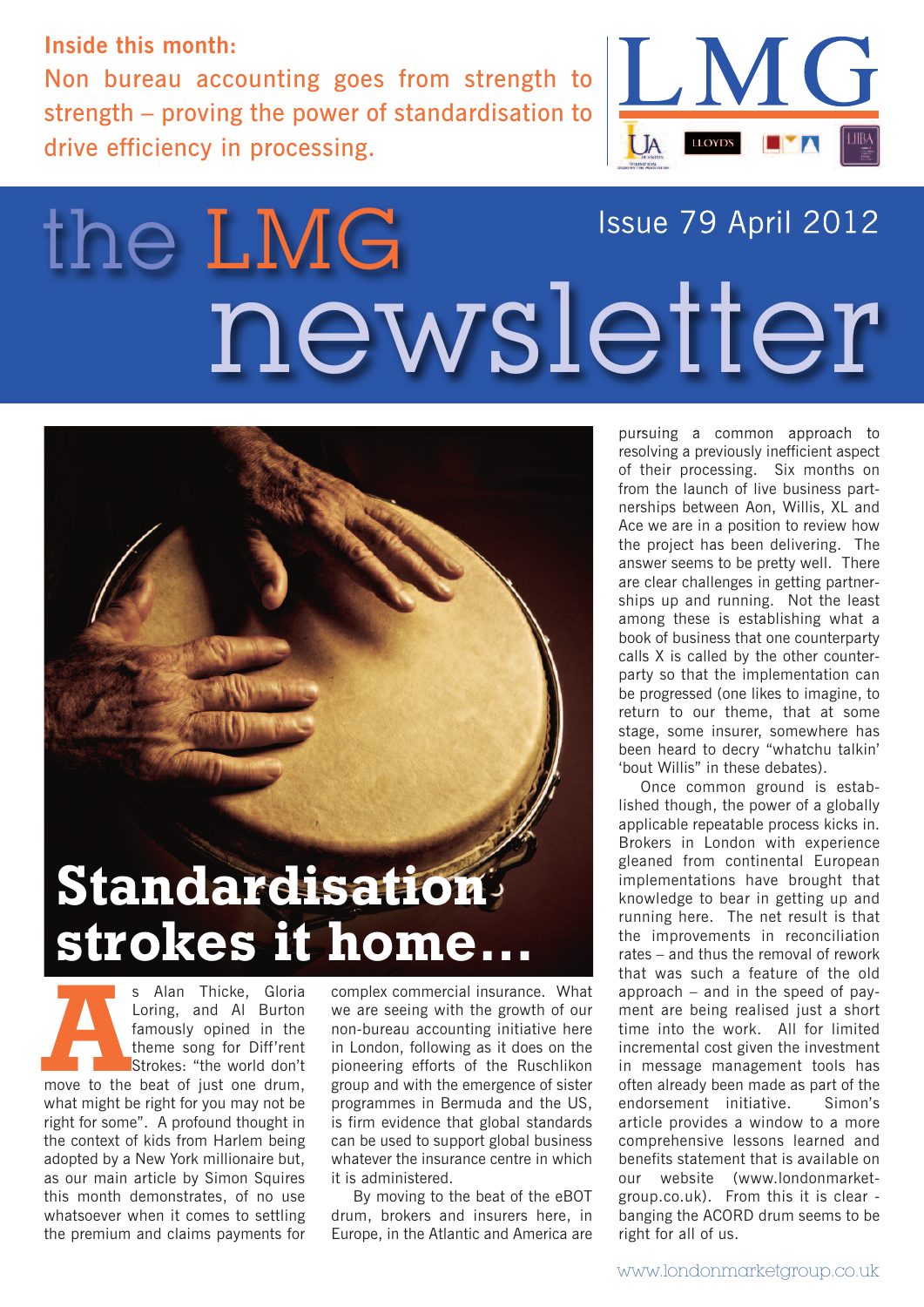#### For further information

#### LMGS Contacts

**Head of LMGS** Christopher Croft Telephone: 020 7327 5278 Email: chris.croft@londonmarketgroup.co.uk

#### **Projects**

Steve Hulm Telephone: 020 7327 5249 Email: steve.hulm@londonmarketgroup.co.uk

#### Lloyd's Contacts

#### **Exchange**

Paul Willoughby Telephone: 020 7327 6634 Email: paul.willoughby@lloyds.com

#### LMA Contact & Endorsements Contact

**Rob Gillies** Telephone: 020 7327 8377 Email: robert.gillies@lmalloyds.com

#### LIIBA Contact

**Chris Buer** Telephone: 020 7280 0154 Email: chris.buer@liiba.co.uk

#### IUA Contact

**John Hobbs** Telephone: 020 7617 4445 Email: john.hobbs@iua.co.uk

#### ACORD Contact

**Roy Laker** Telephone: 020 7617 6405 Email: rlaker@acord.org

#### Useful Links

| <b>LMG</b> | www.londonmarketgroup.co.uk  |
|------------|------------------------------|
|            | <b>LMA</b> www.lmalloyds.com |
|            | LIIBA www.liiba.co.uk        |
|            | <b>IUA</b> www.iua.co.uk     |
|            | <b>ACORD</b> www.acord.org   |

## **NBA proves t**



*In* the November *newsletter* we heard from a cavalcad *potential for significant benefit to emerge from our At that point, live partnerships between firms were it seemed like a good time to revisit the project and a on this early promise. Simon Squires, CPO Regiona and chairman of our non-bureau working group, take*

I<sup>I</sup>
show were going to choose<br>the ideal project to work on,<br>you might look for something<br>that would shine new light on<br>established practice and<br>show up inefficiencies; one that f you were going to choose the ideal project to work on, you might look for something that would shine new light on **established** practice and allowed you to deliver obvious improvements to those processes; that had an immediate beneficial effect; and one that didn't need to cost that much. I am not saying Non Bureau Accounting is the ideal project, but it certainly ticks many of those boxes. Six months in to live usage, I think it is fair to say that all of us London pioneers of the initiative retain the same enthusiasm we had at the start.

I don't think it is giving too many insurer secrets away to say that this was a project that was seeking to farm on pretty fertile ground. Both our and, as we discovered, broker approaches to accounting have tended to grow up somewhat organically. When we came to examine them there was not that much logic as to why some of our processes differed across certain locations other than "that's the way it is". So to an extent what we have been doing has brought order and consistency, which is driving market efficiency.

Let us start with a reminder of the basic proposition we are seeking to implement. We are seeking to use the rule book and implementation guide developed by the Ruschlikon group of brokers and European (re)insurers to support the accounting and settlement for business that is administered in London outside of the bureau services run by Xchanging. This is based on sending and receiving ACORD standard eBOT and eCOT messages.

Given that this is not bureau processed business, we have been far less dependent on collective progress to get somewhere on the project. Our key challenge has been to identify broker and insurer partnerships - with transactions that lend themselves to message based processing at both ends. Brokers and insurers tend to have a number of

"The previous methods, by which pap considerable time after inception, r and may not be received at all, all gaps in the extent and timeliness of process whereby brokers issue an e of booking the business resolves th

books of business in common – possibly processed in different territories and locations using different systems. Whilst our ultimate aim would be to bring as many of these as possible into scope, it was necessary to have a common understanding of what would initially be addressed.

As I have already noted, this element of the project was more challenging than we thought due to the vagaries of where business was being serviced and due to some of the approaches to terminology we uncovered.

This is why these exercises also highlighted the difficulties of defining scope in a way that could be agreed by both organisations. "All business processed on our system X" may be a perfectly good definition as far as one organisation is concerned – but have little meaning for their counter-party.

This has been one of the many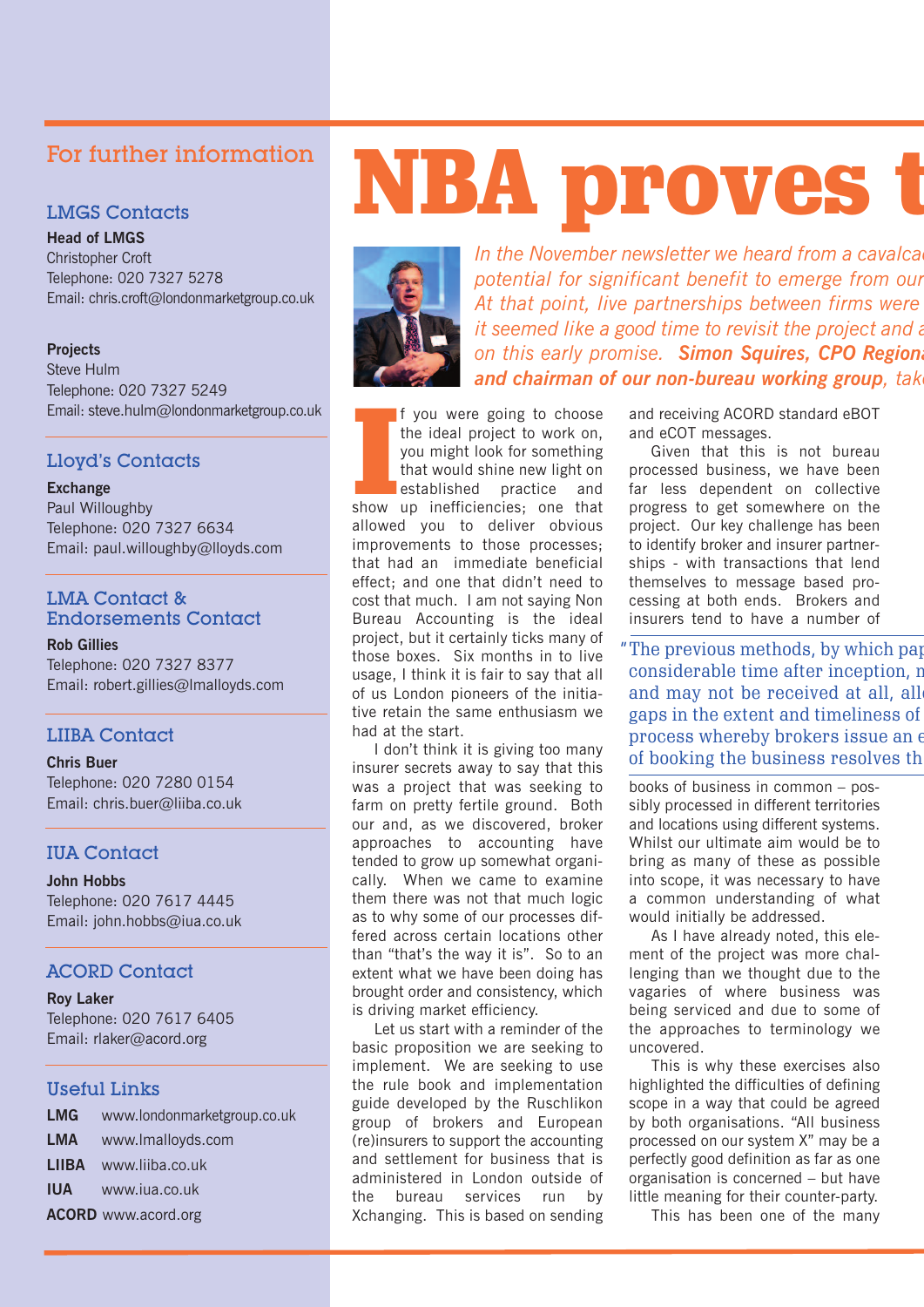

## **to be a slam dunk…**

*de of insurers and brokers about the r Non-Bureau Accounting initiative. just going live. So, six months on, assess the extent that it is delivering al Manager International P&C at XL es up the story…*

> areas where the full engagement of the business users has been vital. Technologically this is a pretty simple project – we have all been using stuff that we pretty much had already. But in business terms it is more complex. Being able to identify that business that looked like apples at one end and pears at the other, but was in fact the same thing – it was just that we called it apples and they called it pears – takes serious expertise. But, as is demon-

per closings could be submitted some may be sent to the wrong department ows the possibility for considerable information provision. An automated electronic message within a few days ese discrepancies. "

> strated by the increasing volumes of transactions we are processing, it is not an insurmountable hurdle.

> Once we had identified business to progress we needed to have a fundamental reappraisal of how the process was working. At the insurer end it has proven essential to gain an in-depth understanding of the end-to-end transaction for both parties – from writing the line, through booking the business, credit control, statementing & ledger reconciliation through to settlement & ledger update (and equivalent steps in relation to claims settlements). Only by understanding each of these touch-points could the implications of this messaging initiative be fully understood; and the new process designed to remove the inefficiencies that currently existed.

> We discovered that the key benefit of messaging arose because it fundamentally changed the timeline for these



processes; separated reconciliation from settlement and brought it forward to a time when it could be completed more readily. Attempting to introduce messaging without re-addressing the process would fail to achieve the benefits that were available.

There has been an interesting quirk

to this project when you compare it to others in the modernisation stable. Whereas, in initiatives such as electronic endorsements, we go to great lengths to emphasise that the introduction of technology support will not undermine the relationship based nature of the market, one of the things